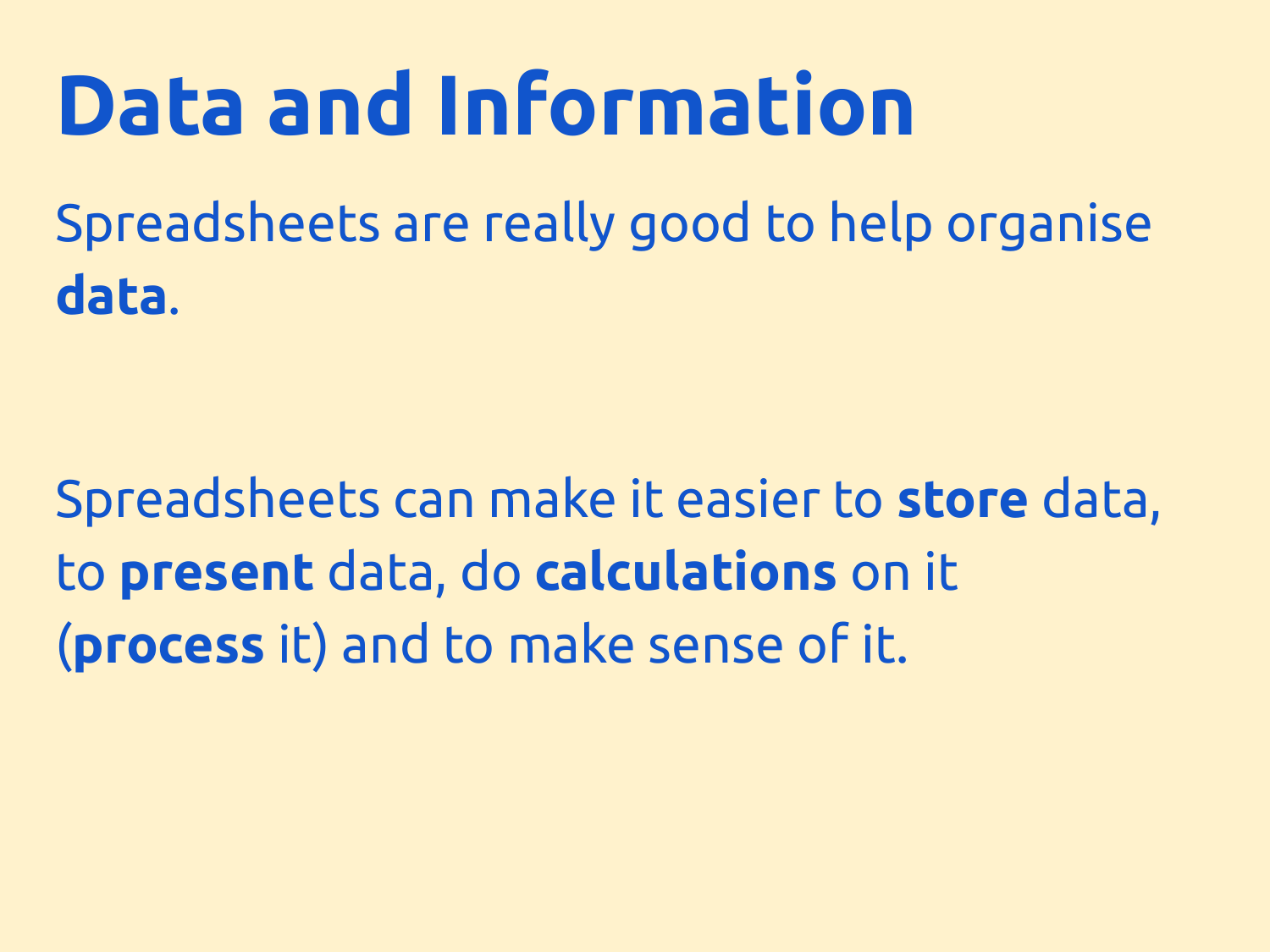**Data** is raw facts and figures:

John: 28 Claire: 49 Jade: 40 Ahmed: 45 Chloe: 38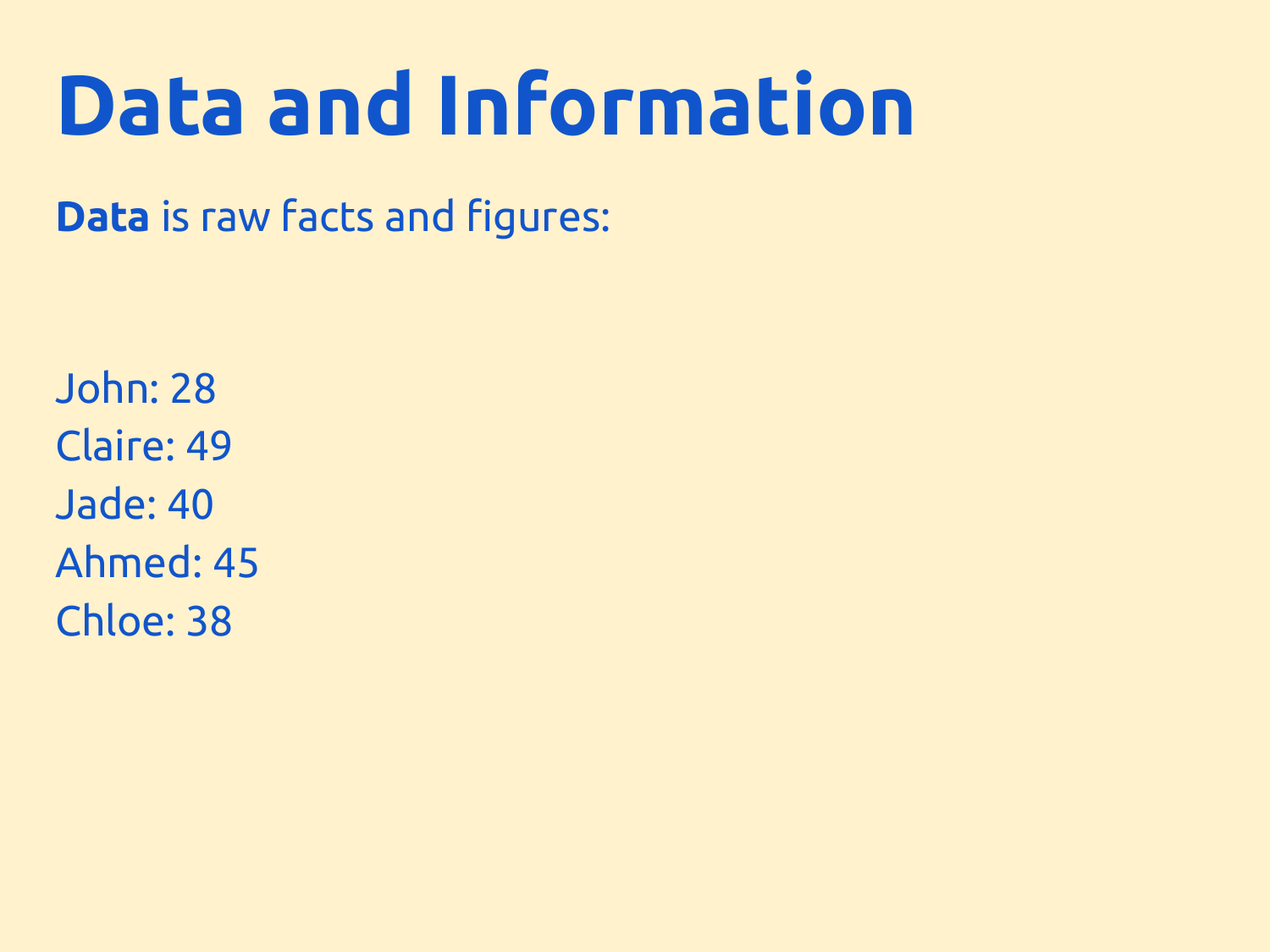Data is raw facts and figures:

John: 28 Claire: 49 Jade: 40 Ahmed: 45 Chloe: 38

We can turn data into **information** if we know what it means:

- these are test results
- the pass mark was 40
- John and Chloe need to resit the test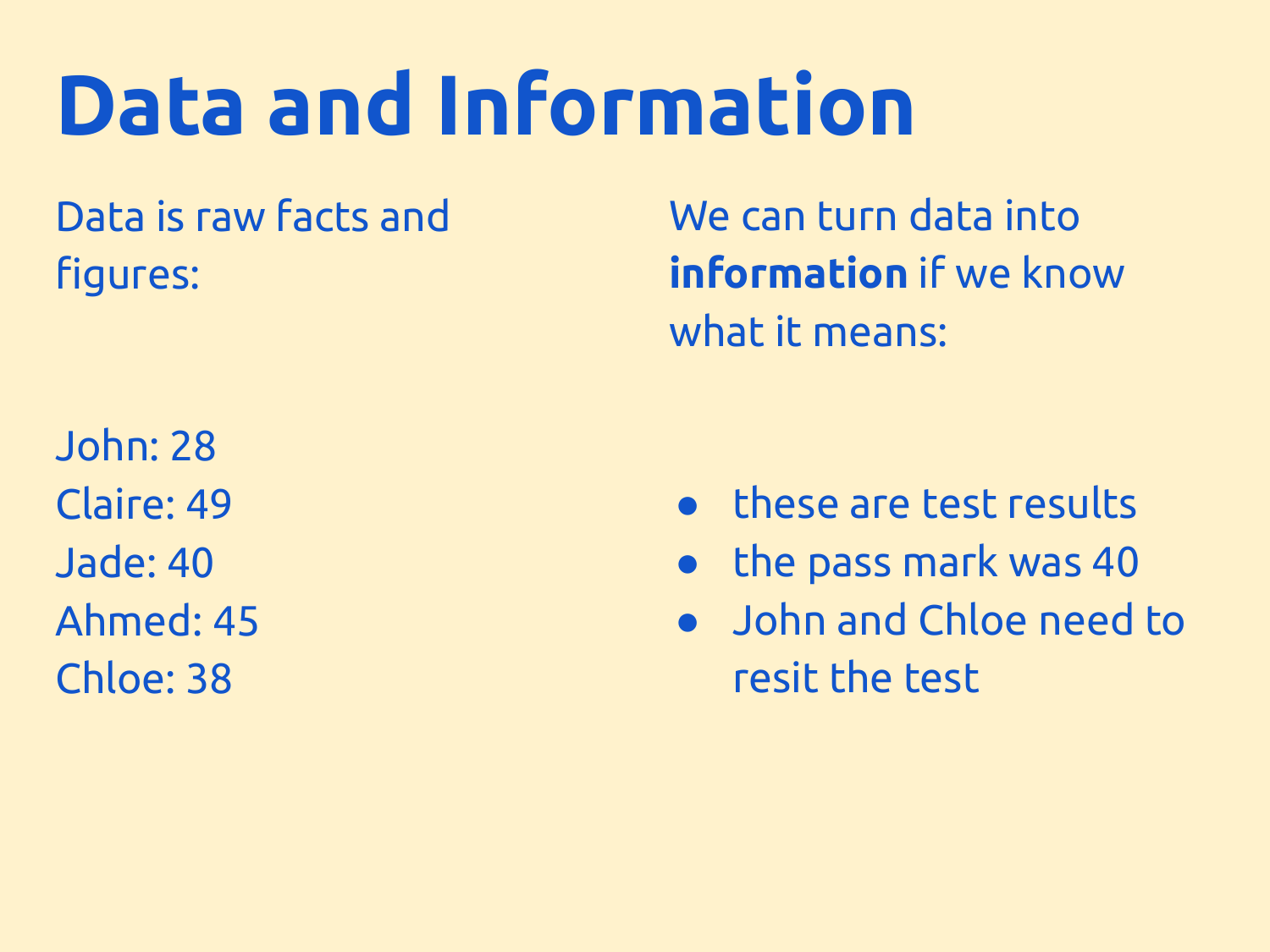So:

- data is facts and figures
- information is data that has some meaning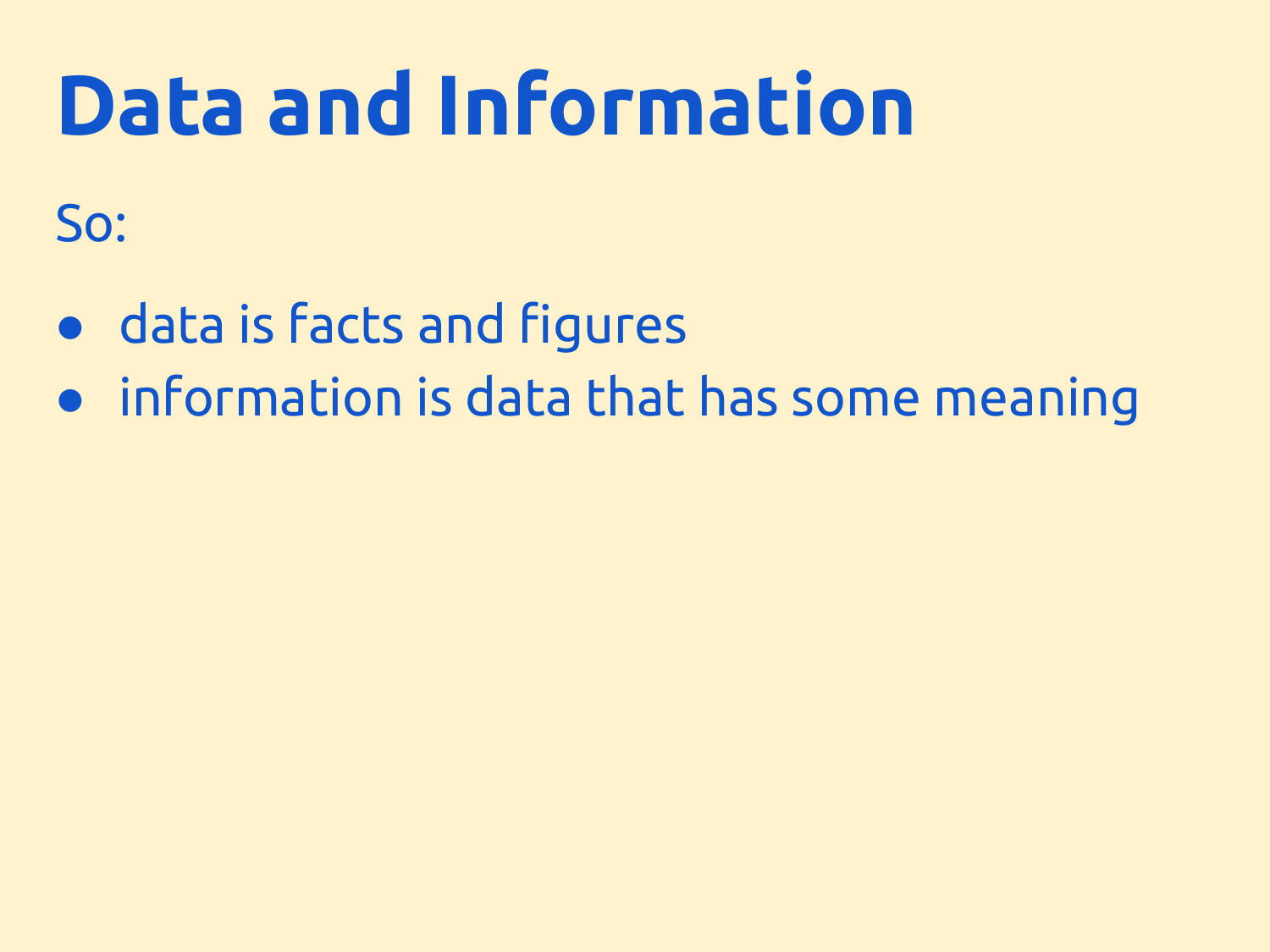In a new Word document:

- 1. put a heading of **Data and Information**
- 2. write down a definition of the word **data** (using the slides - don't Google it!)
- 3. write down a definition of the word **information**
- 4. write down **3 examples** of pieces of data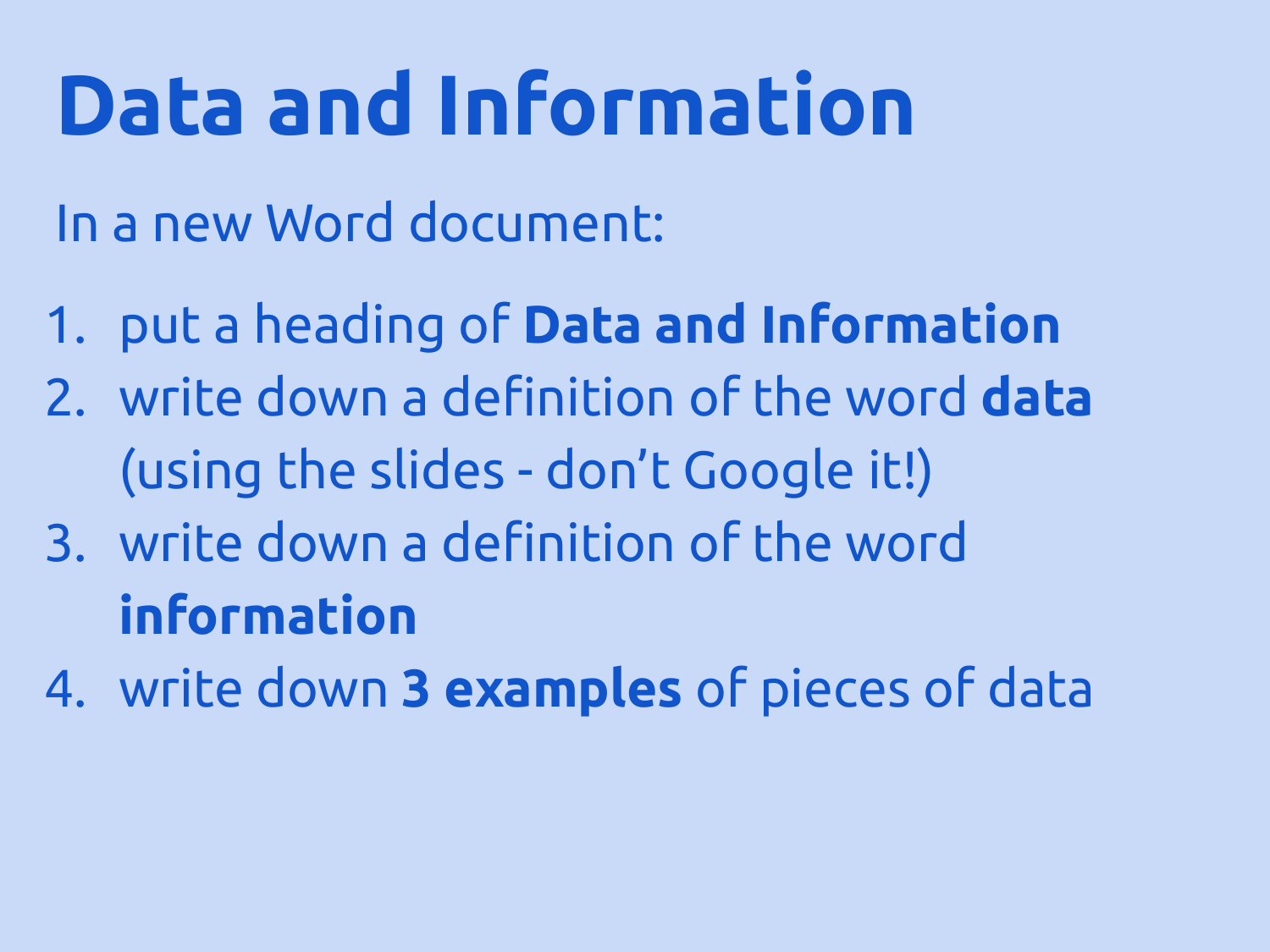How did you get to school today?

| Walk        |  |  |
|-------------|--|--|
| Car         |  |  |
| <b>Bus</b>  |  |  |
| <b>Bike</b> |  |  |
| Train       |  |  |
| Other       |  |  |

What's the problem with this question? (hint: how did you get to the bus stop?)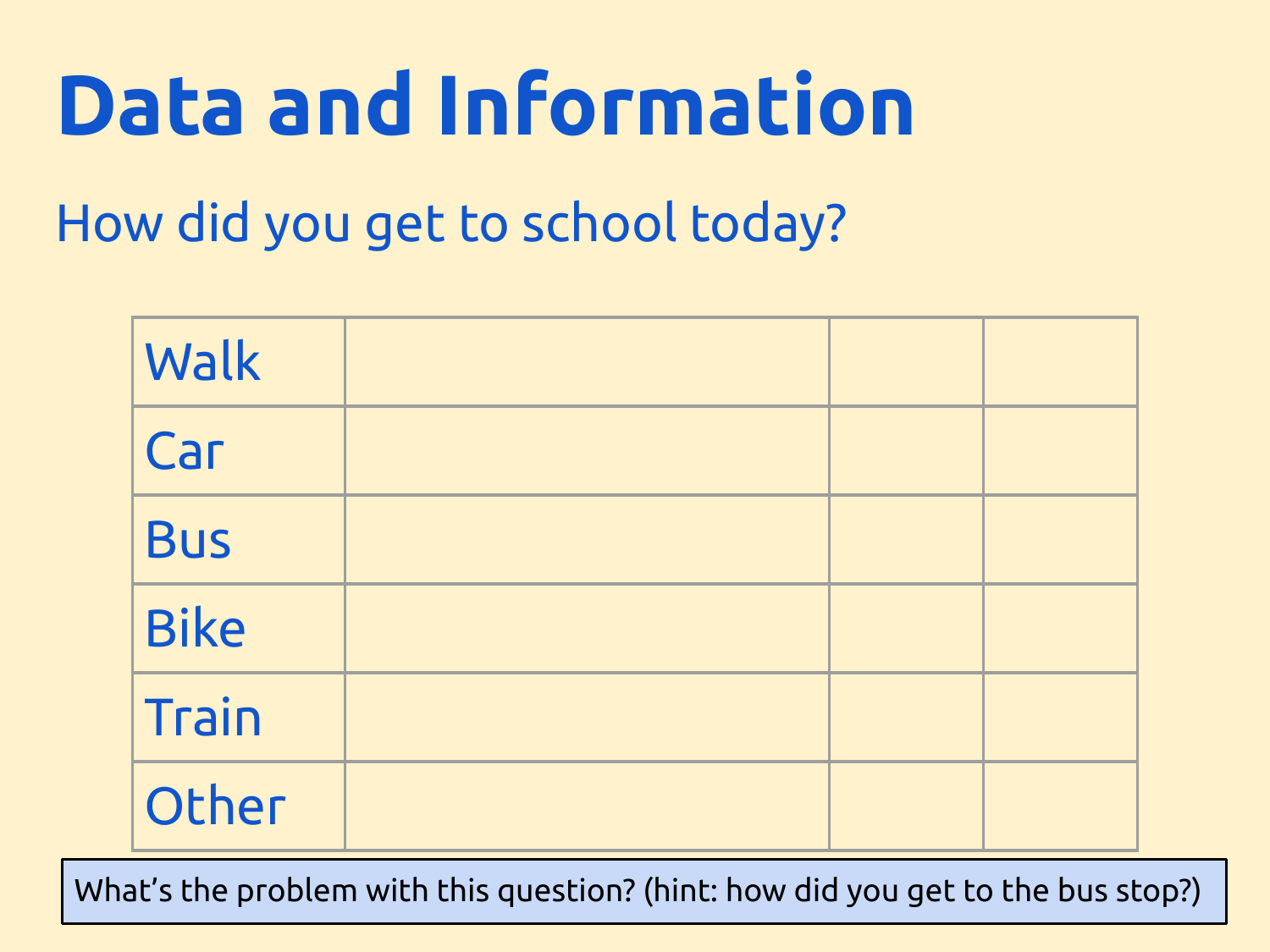What was the main way you got to school today?

| predict the first 3<br>   will be the most<br>   common and about |
|-------------------------------------------------------------------|
|                                                                   |
| equal                                                             |
|                                                                   |

| Walk        | equal |  |  |  |
|-------------|-------|--|--|--|
| Car         |       |  |  |  |
| <b>Bus</b>  |       |  |  |  |
| <b>Bike</b> |       |  |  |  |
| Train       |       |  |  |  |
| Other       |       |  |  |  |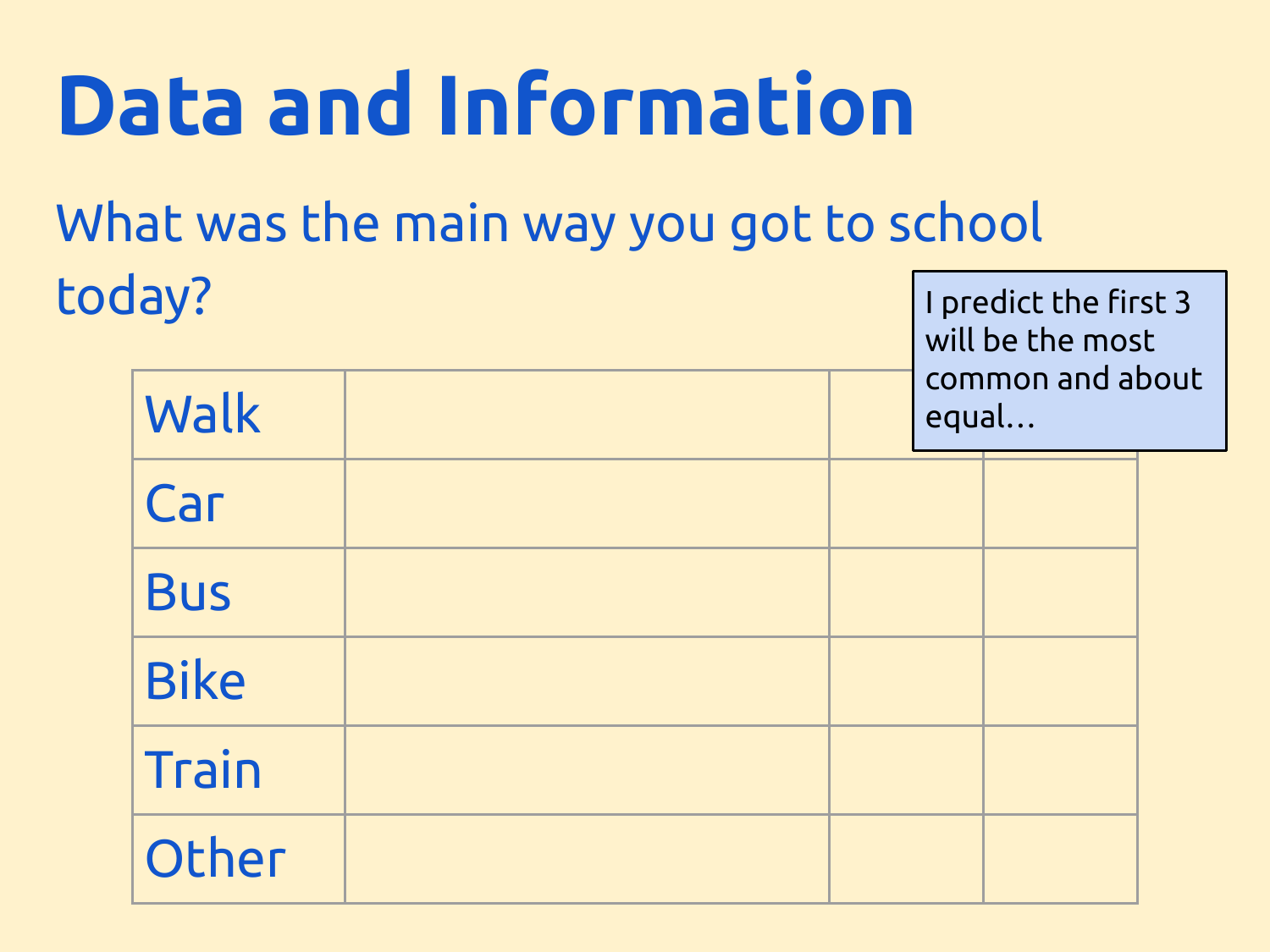What was the main way you got to school today? Fill in the survey…

| Walk         |  |  |
|--------------|--|--|
| Car          |  |  |
| <b>Bus</b>   |  |  |
| <b>Bike</b>  |  |  |
| <b>Train</b> |  |  |
| Other        |  |  |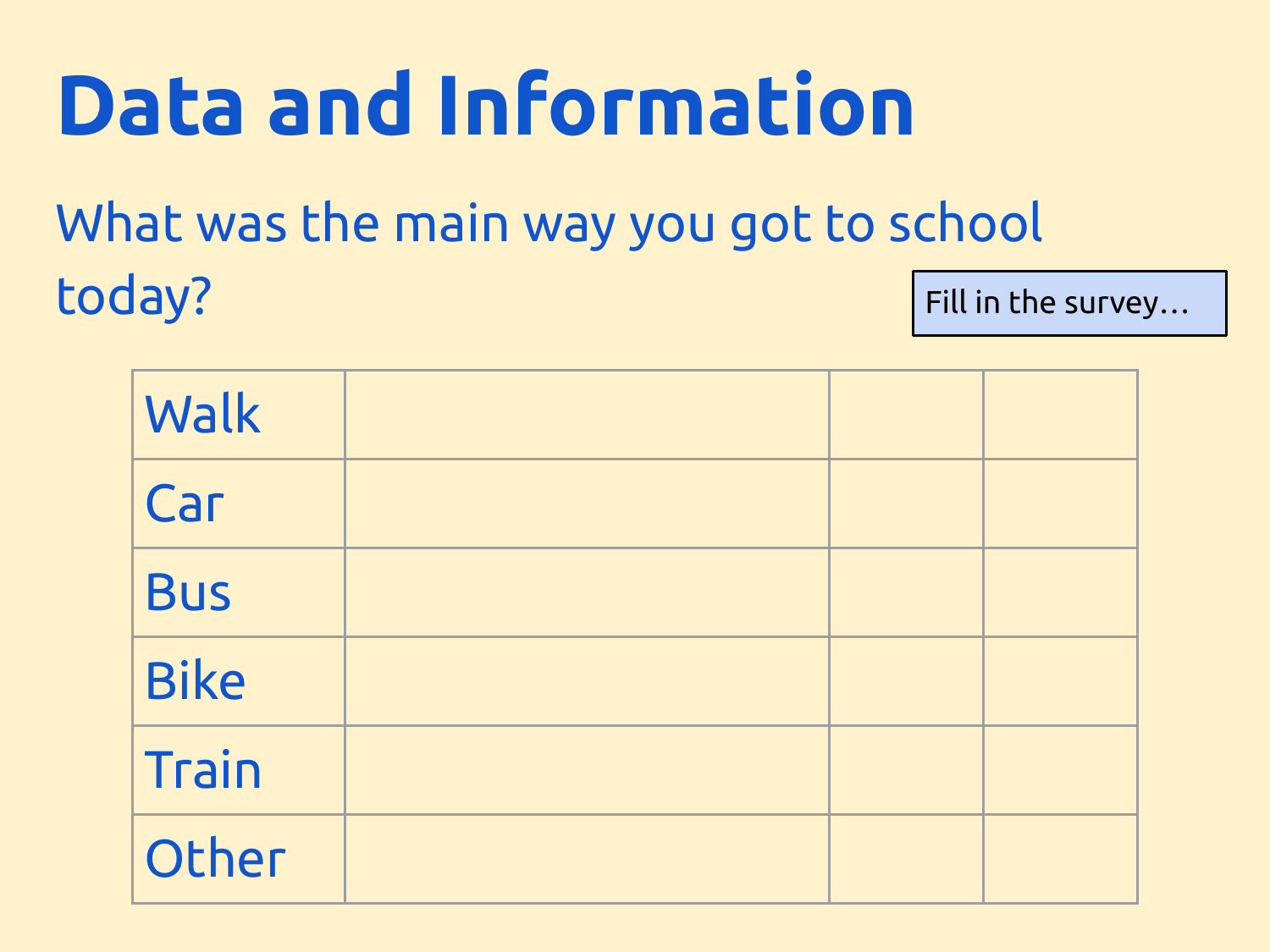- 1. Fill out the survey in class
- 2. Use a spreadsheet to enter the data, add up totals and calculate a percentage

|                | A             | B            | C          |
|----------------|---------------|--------------|------------|
| 1              | <b>Method</b> | <b>Total</b> | Percentage |
| $\overline{2}$ | Walk          |              | 26%        |
| 3              | Car           | 6            | 22%        |
| $\overline{4}$ | Bus           | 9            | 33%        |
| 5              | <b>Bike</b>   | 4            | 15%        |
| 6              | Train         | 0            | 0%         |
| $\overline{7}$ | Other         | 1            | 4%         |
| 8              |               | 27           |            |
| 9              |               |              |            |

The percentage is the number divided by the total and multiplied by 100

In Excel: / is divide \* is multiply formulas start with =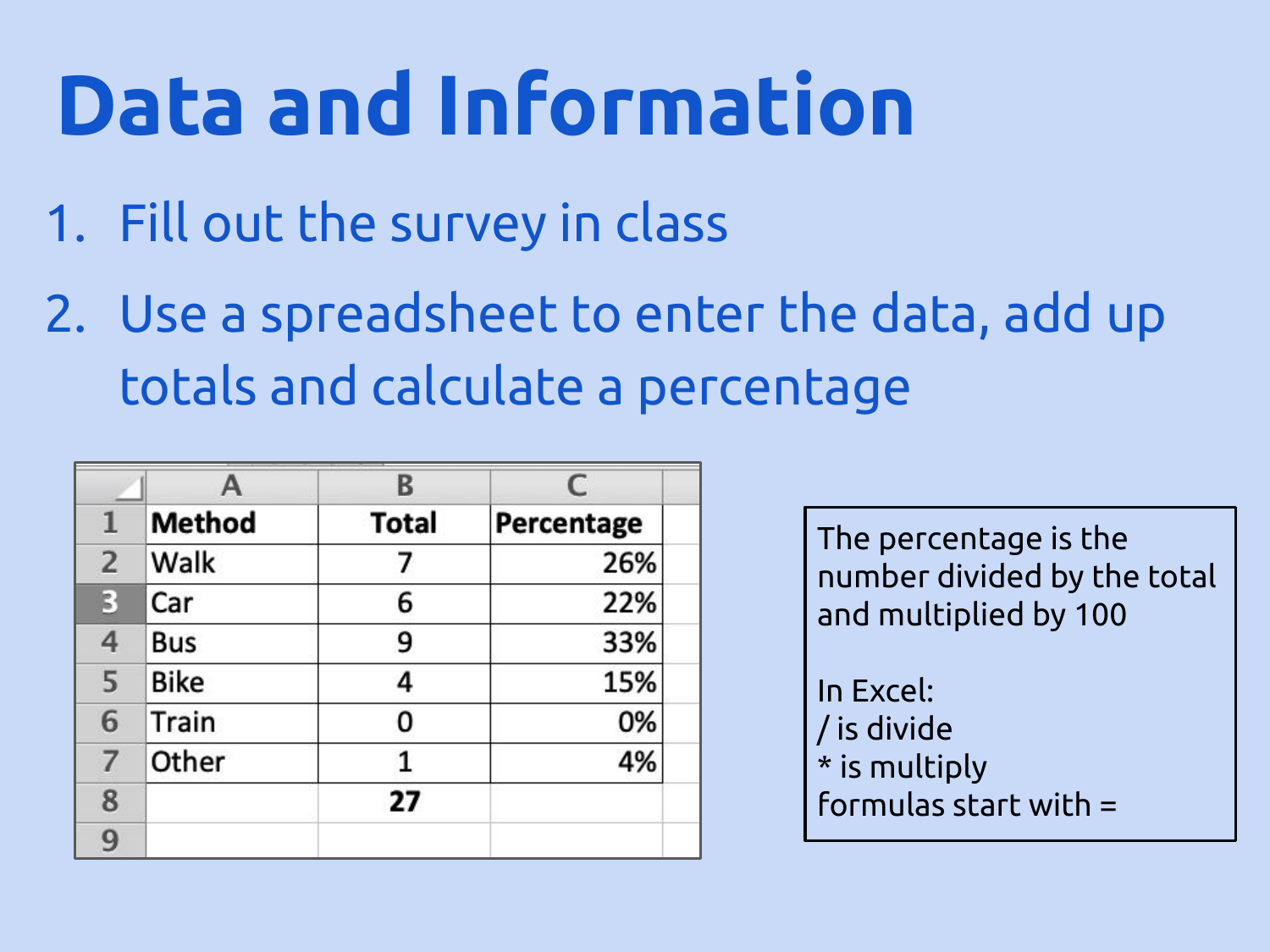My **survey** is an example of a **primary source** of data

**Primary data** is data that someone collects themselves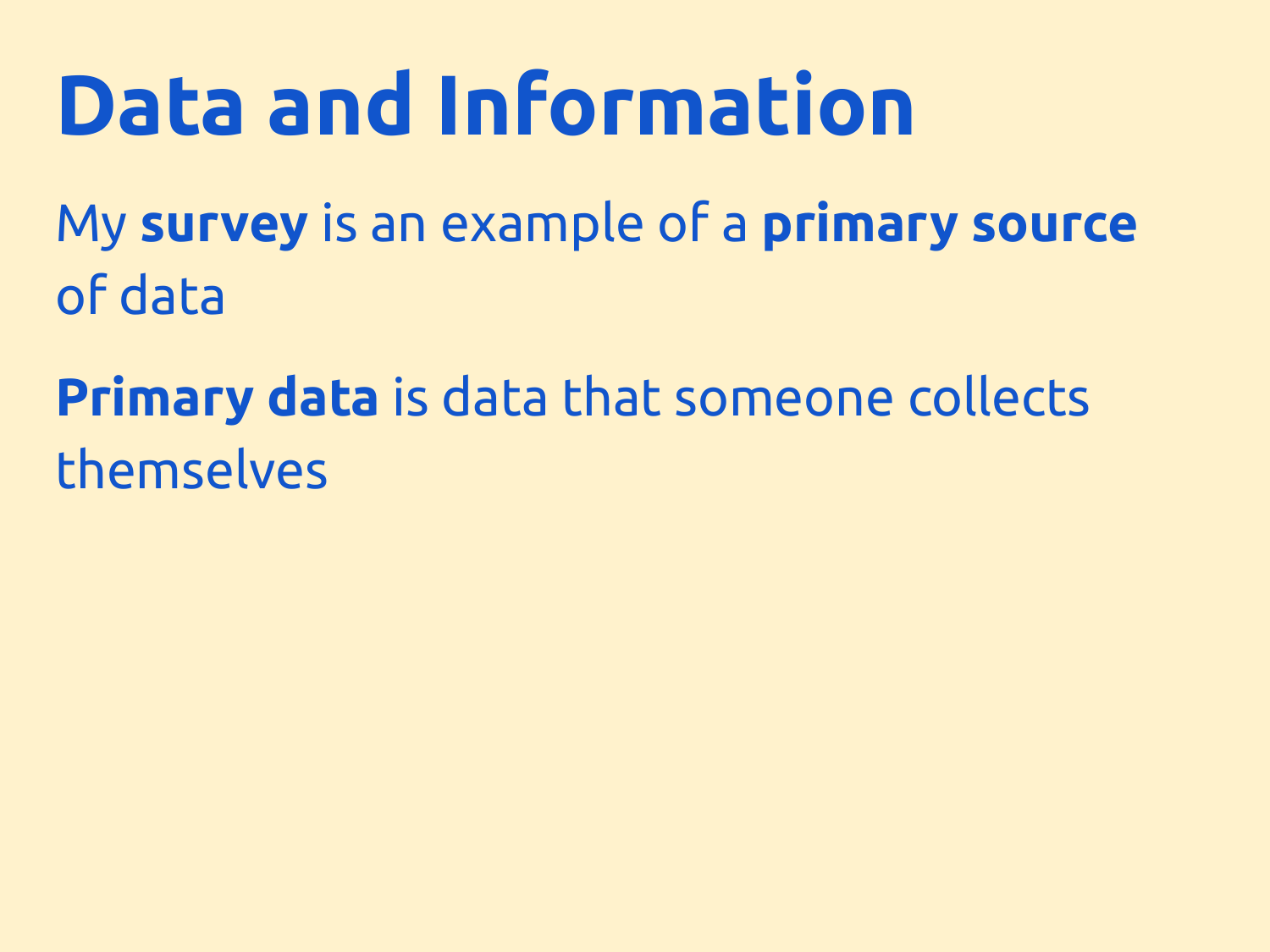### newsround

Watch

#### Inflation: Why are things getting more expensive?

You might have heard about a rise in inflation in the news or adults talking about it.

This means that things like food, transport and clothes may be more expensive to buy this year than last year.

Right now, prices are rising so quickly - their fastest for 40 years - as higher energy bills hit millions of households.

In the 12 months to April, prices rose by 9% on average.

But why does inflation happen, and what is its impact?

#### These articles are using data produced by someone else.

#### This makes them a secondary source - so the data is **secondary data**

#### Female scientists less likely to be given authorship credits, analysis finds

Lane and her colleagues analysed administrative data on research projects conducted at 52 US colleges and universities between 2013 and 2016. They matched information about 128,859 scientists to 39,426 journal articles and 7,675 patents, looking at which people who worked on individual projects received credit and which did not.

This gap was seen in female-dominated fields such as health, as well as in male-dominated fields, such as engineering, and was particularly evident during the earliest stages of women's careers. For example, only 15 out of 100 female postgraduates were ever named as an author on a publication, compared with 21 out of 100 of their male peers.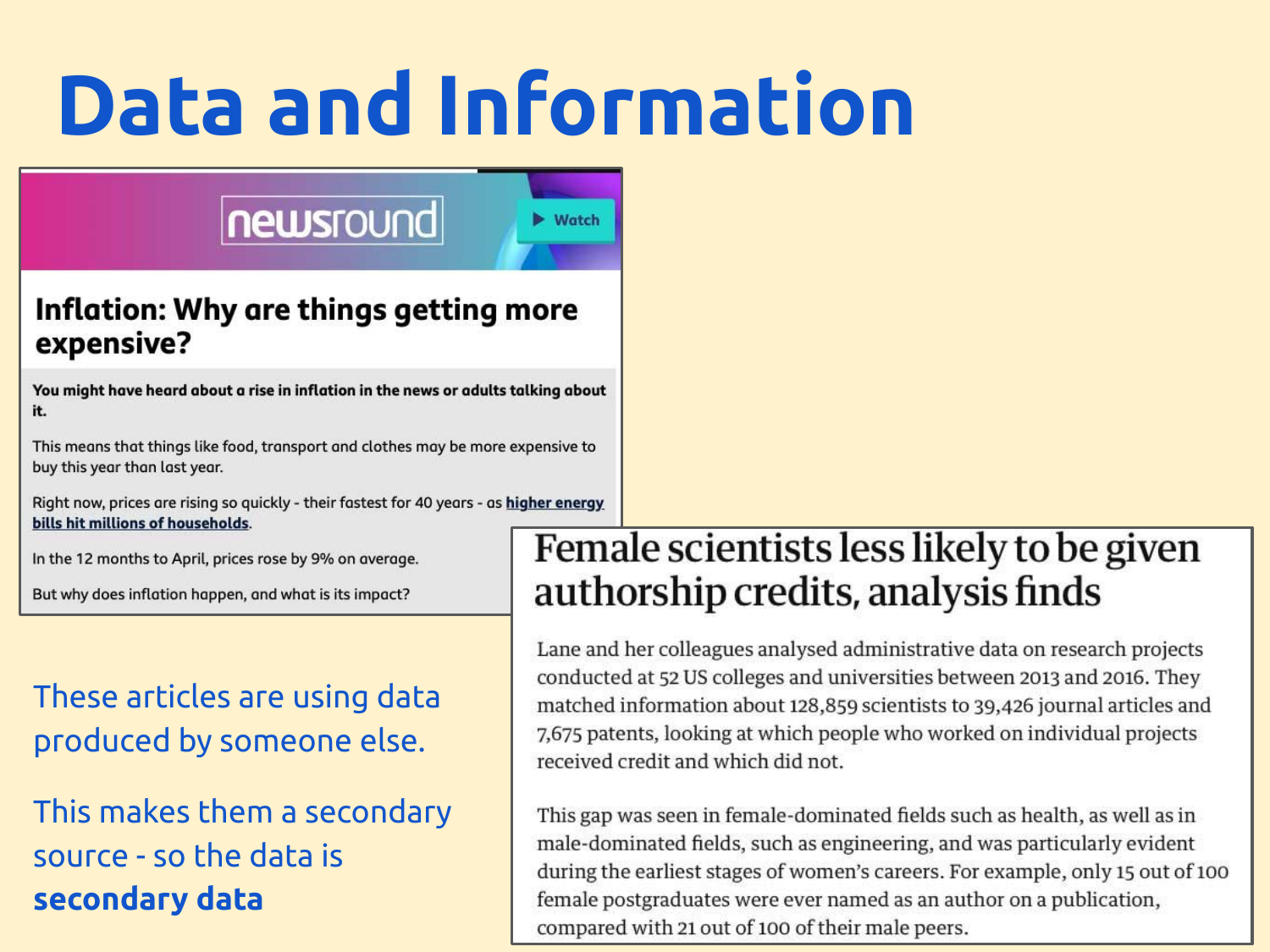**Primary data** is data that someone collects themselves

**Secondary data** is data that is collected by someone else and then used in another place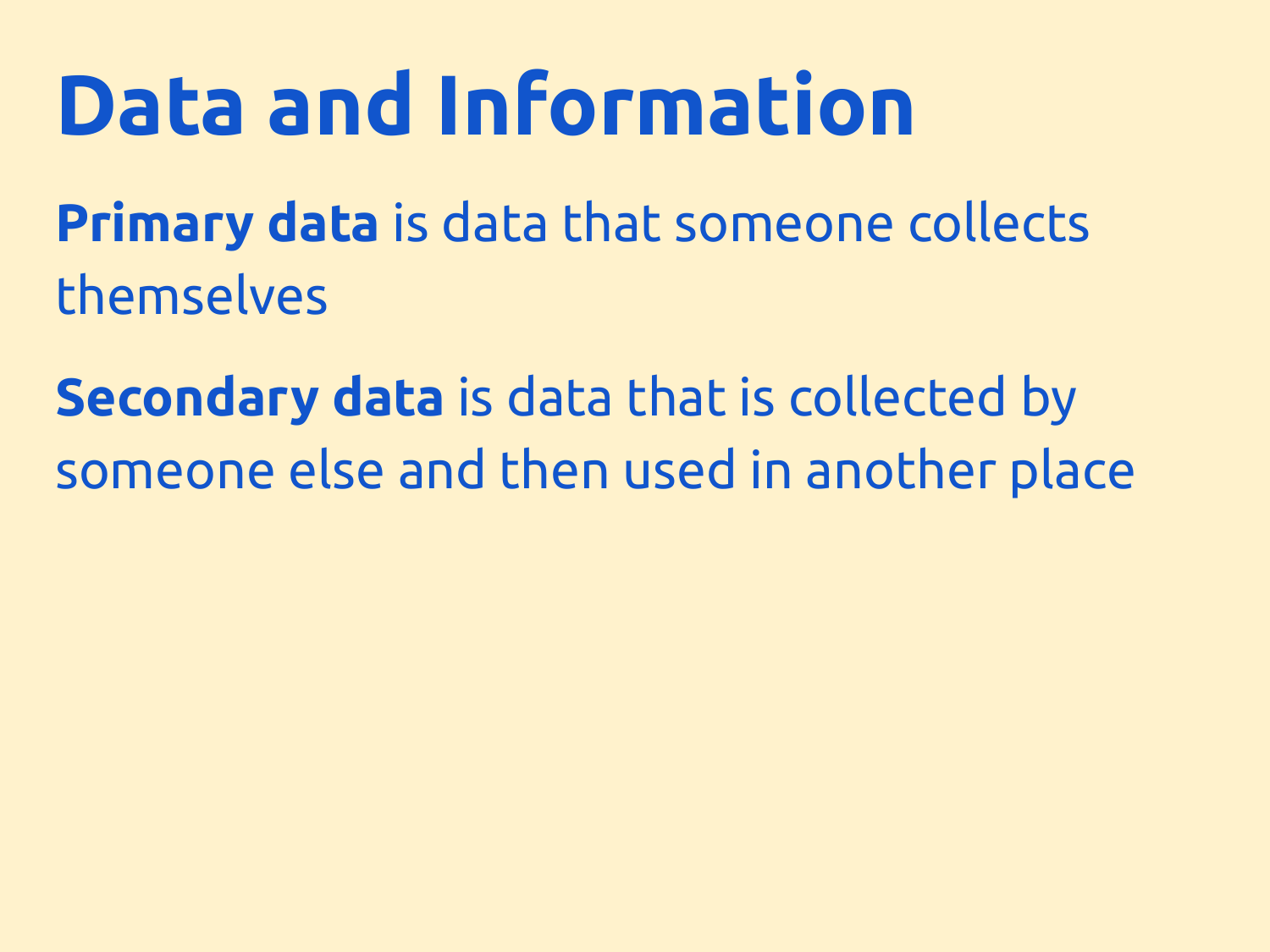An article in a local newspaper says:

"Poll results: we asked what readers thought about smartphones in school."

Is this data primary or secondary?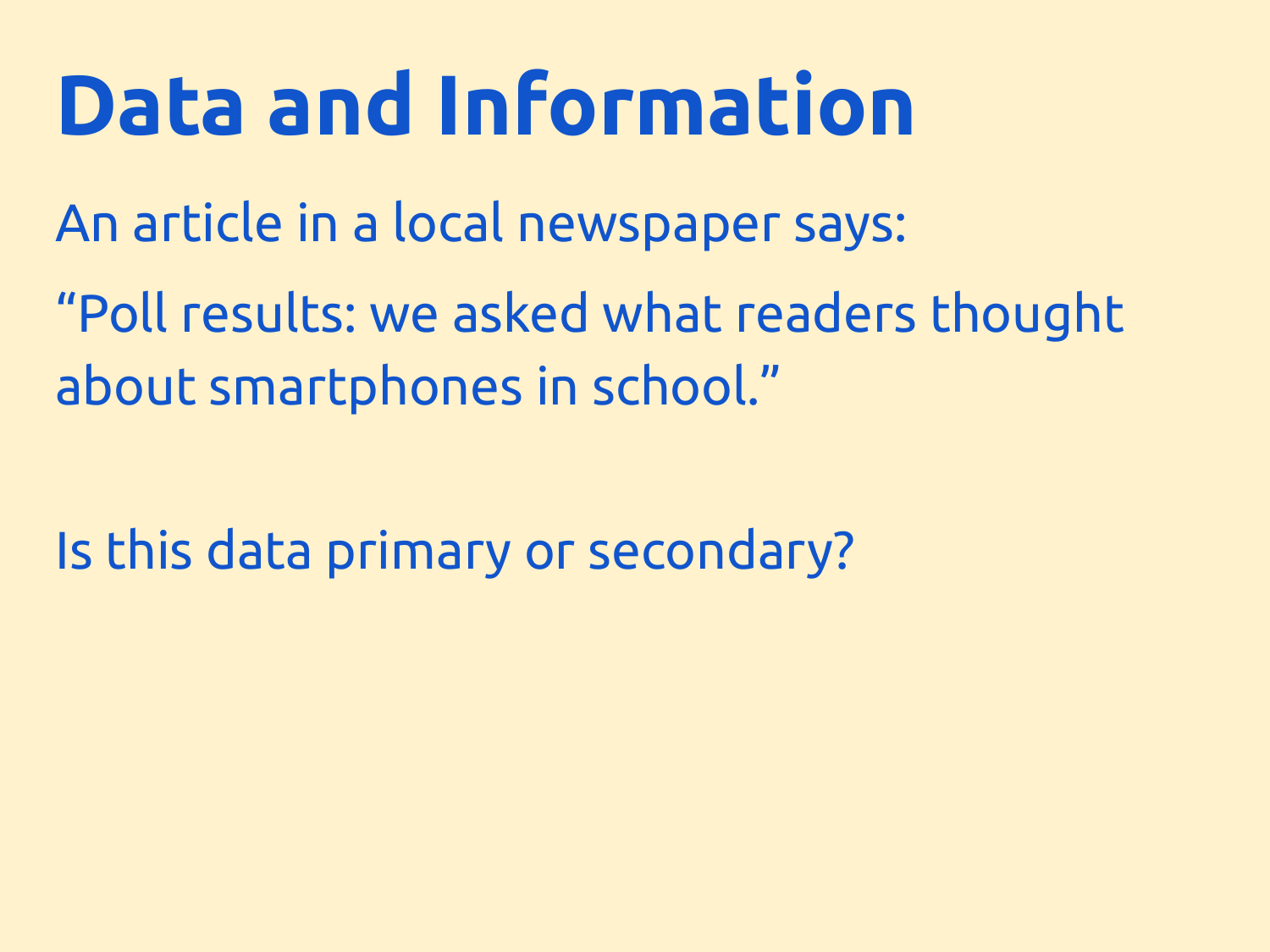A weather station publishes a report comparing rainfall this year and last year, based on data they recorded.

Is this data primary or secondary?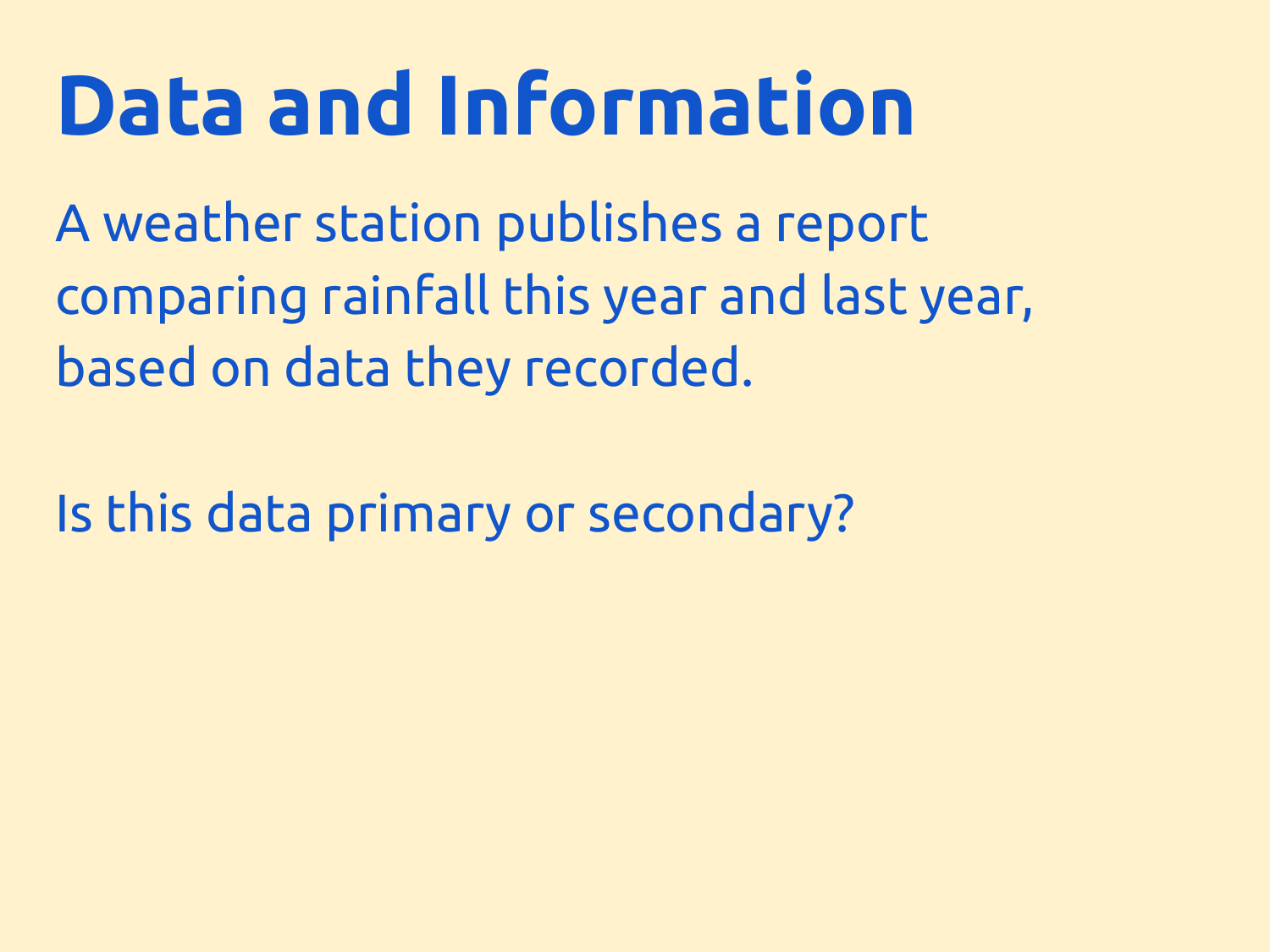An article in a local newspaper reports three facts from the weather station report.

Is this data primary or secondary?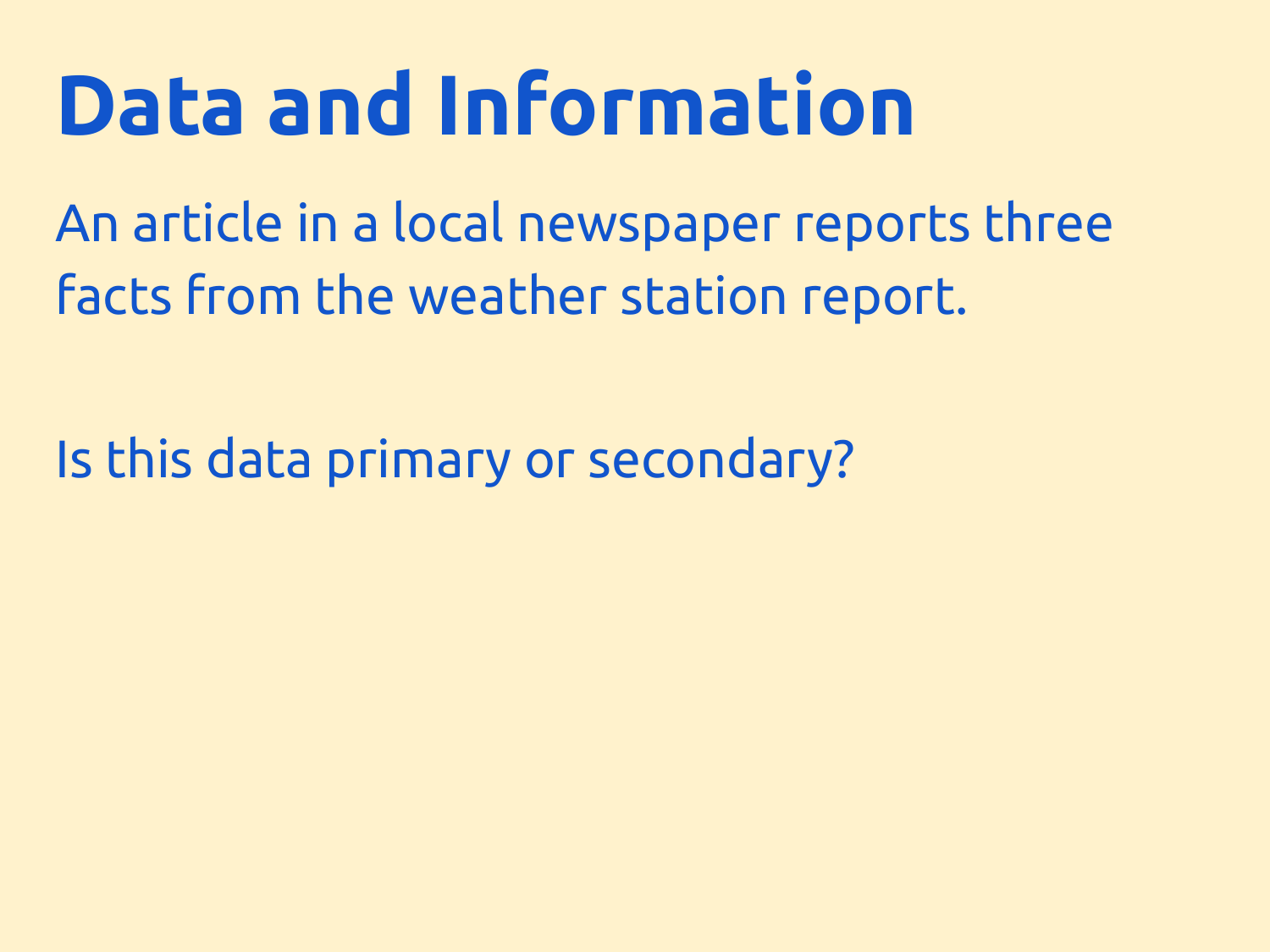In a new Word document:

- 1. write down a definition of **primary data** and give at least one example (using the slides - don't Google it!)
- 2. write down a definition of the **secondary data** with at least one example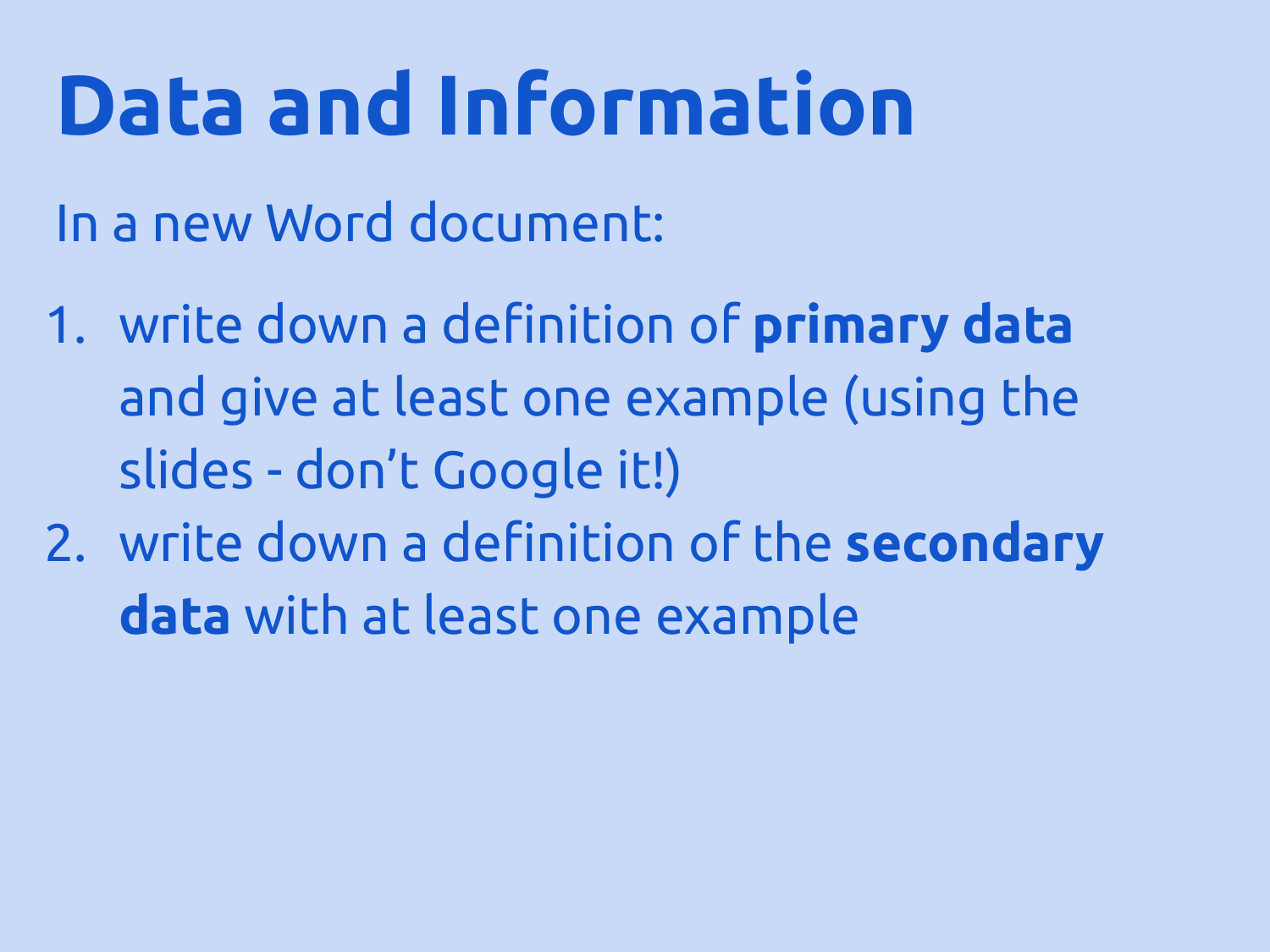Now it's your turn to collect some primary data.

Think carefully about how you can write good questions that everyone can answer

Hint: "don't know" is sometimes a useful thing to include in a set of answers